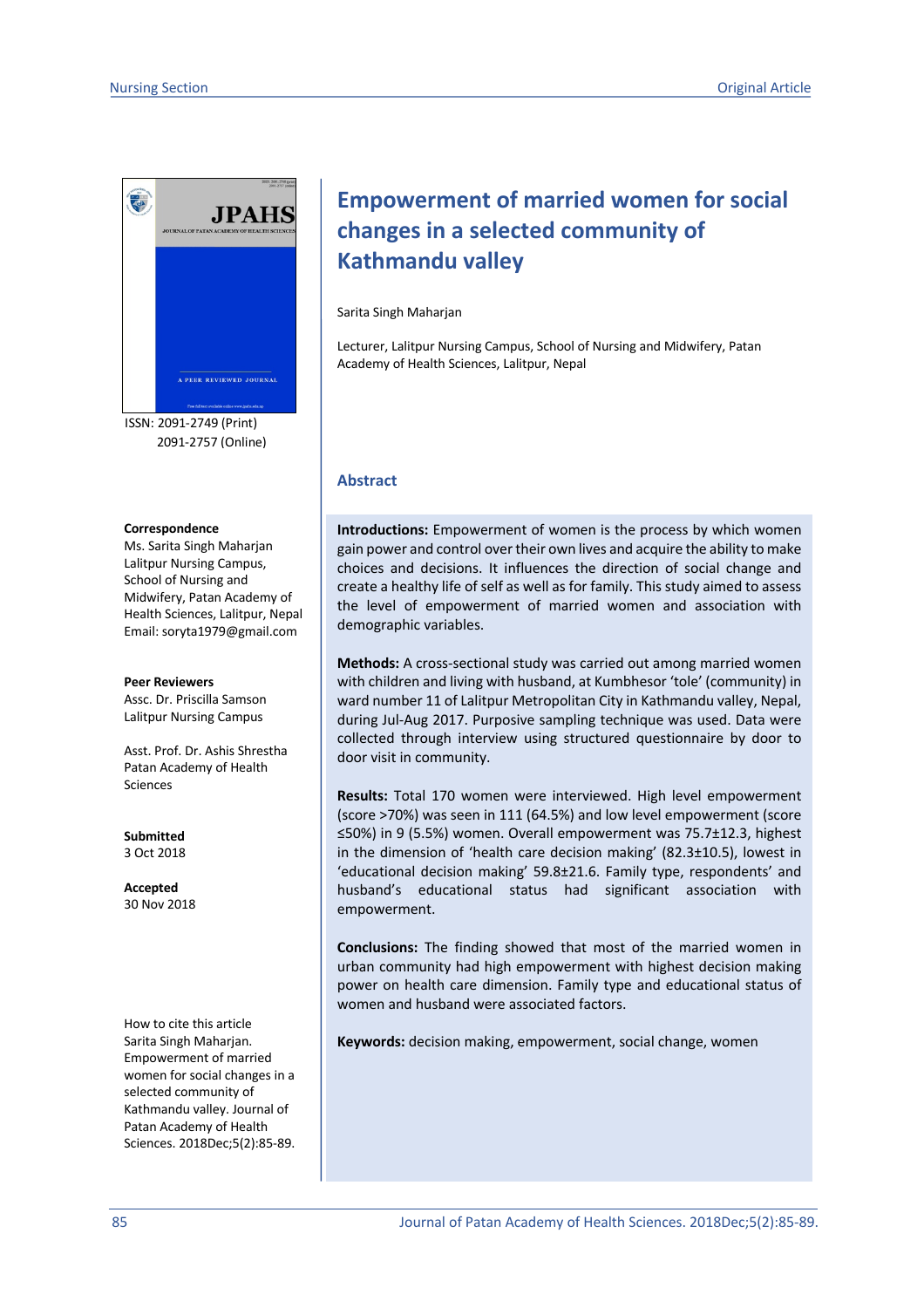#### **Introductions**

Women's empowerment encompasses women having a sense of self-worth, access to opportunities and resources, choices and the ability to exercise them, control over their own lives, and influence over the direction of social change.1 Women's empowerment is a fundamental human right and critical to achieve developmental objectives, including health and for promoting sustainable development. Empowered women are more likely to access health services, have control over health resources and children are more likely to receive better childcare at home, and improved health outcomes of women can further help in strengthening their own agency and empowerment. $2$  The study conducted in Kapilvastu district in western Nepal revealed that mean score for women's autonomy was low,  $23.34 \pm 8.06$ .<sup>3</sup>

The objective of this study was to identify the women's empowerment for social changes in the selected urban community of Lalitpur metropolitan city in Kathmandu valley, Nepal.

# **Methods**

A quantitative cross-sectional design was adopted to identify empowerment among married women with children and living with husband at Kumbhesor 'tole' (community) in ward number 11 of Lalitpur Metropolitan City in Kathmandu valley, Nepal, during Jul-Aug 2017. Lalitpur is one of three (other two are Kathamnadu and Bhaktapur) metropolitan cities in Kathmandu valley. As per the data from ward office, the Lalitpur metropolitan city consists of 29 wards, ward no 11 consists of 17 'tole' (community) with a population of 13218, female 6815 and married women 4430, and Kumbhesor 'tole' (community) had 261 married women. Non-probability purposive sampling technique was used. Sample size was calculated by using Cochran's formula.

Data were collected from through interview by door to door visit using structured questionnaire. All married women aged up to 59 years, living with husband in Kumbhesor 'tole' (community) and have at least one child were included in the study.

The women's empowerment on educational, economical, health care, socio-cultural decision making; and association of empowerment with age, number of children, family income, family type, educational status, and occupation were analyzed.

The structured questionnaire consisted of two parts, the socio demographic characteristics and women's empowerment. Based on scores, it was measured on 3 levels: low empowerment (score  $\leq$ 50%), moderately empowerment (score  $\geq$ 50% to <70%), high empowerment (score ≥70%).<sup>4</sup> Content validity of the instrument was established by consultation with subject matter experts.

Ethical approval was taken from Institutional Review Board (IRB) of Institute of Medicine, Tribhuvan University. Permission was taken from officer of ward no 11 for data collection. Consent was obtained from respondents and objectives explained to collect data through face to face interview.

Data were analyzed by using SPSS 16. Fisher's exact test was used to examine the association between demographic variables and women's empowerment.

#### **Results**

The total of 172 respondents meeting inclusion criteria were interviewed. The mean age was 39.9±9.0 years, 42 (41.9 %) in 35-44 years age group. Mean age at marriage was 20.1±2.9 years, 95 (55.9%) at 20-24 years, 88 (51.1%) had two children. Nuclear families were 112 (65.1%), family income of 64 (37.2%) were NPR 10,000 to 20,000 per month, 128 (74.4%) were living with husband and 161 (93.6%) were literate.

Total mean empowerment score was 75.7±12.3, (Table 1). Among dimensions of empowerment, health decision making was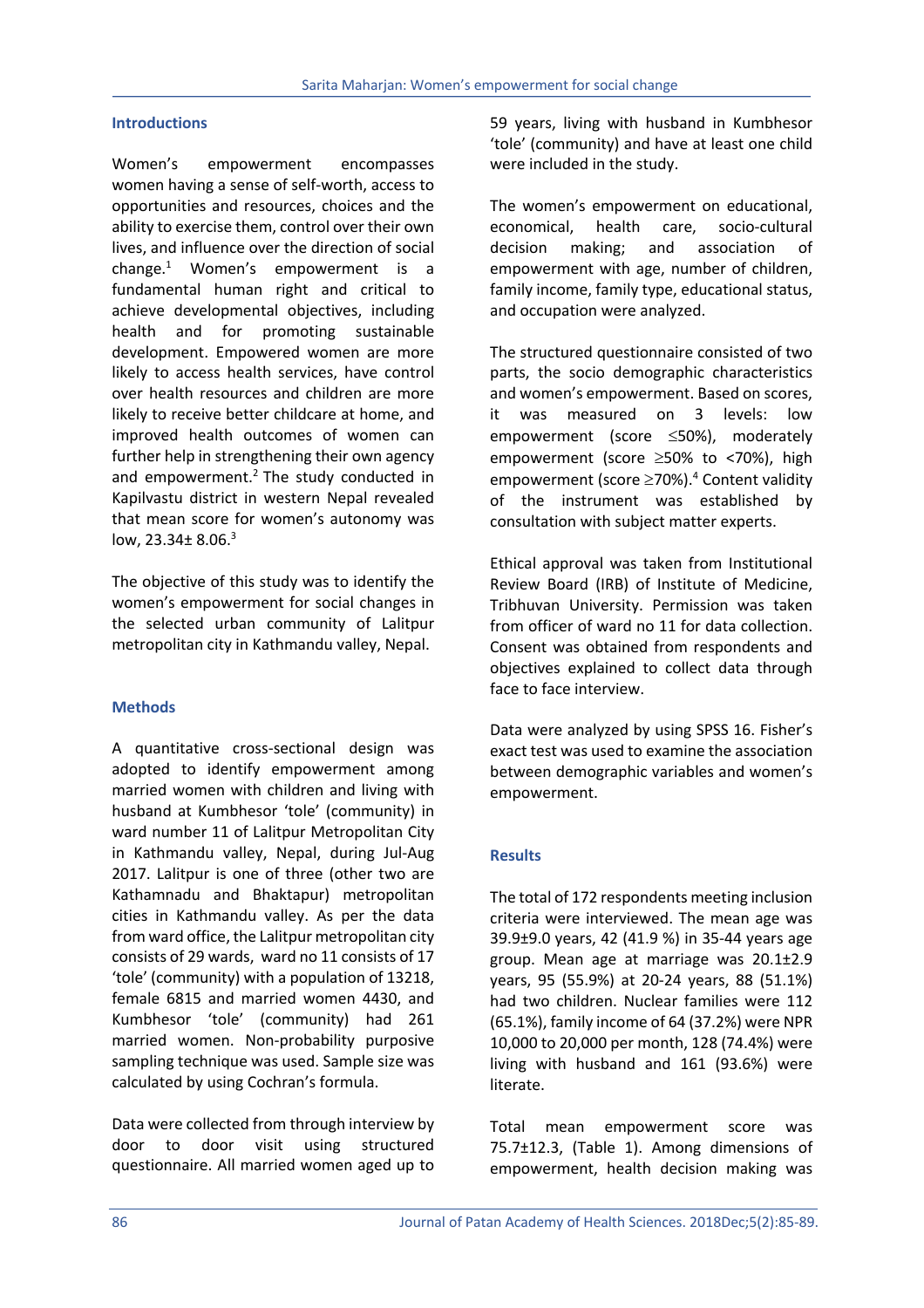(82.3%). Overall high empowerment was seen in 111 (64.5%) respondents, (Table 2). Family type, respondents and husband's educational status had significant association with women's empowerment, (Table 3).

| Table 1. Dimensions of empowerment of married women (N=172) for social changes in selected community<br>of Lalitpur Metropolitan City of Kathmandu valley, Nepal |      |      |  |  |
|------------------------------------------------------------------------------------------------------------------------------------------------------------------|------|------|--|--|
| Dimension of empowerment                                                                                                                                         | Mean | SD   |  |  |
| <b>Educational Decision Making</b>                                                                                                                               | 59.8 | 21.6 |  |  |
| <b>Economic Decision Making</b>                                                                                                                                  | 69.0 | 18.6 |  |  |
| <b>Health-Care Decision Making</b>                                                                                                                               | 82.3 | 10.5 |  |  |
| Socio-Culture Decision Making                                                                                                                                    | 70.9 | 26.4 |  |  |
| <b>Total Overall Empowerment</b>                                                                                                                                 | 75.7 | 12.3 |  |  |

**Table 2. Level of empowerment of married women (N=172) for social changes in selected community of Lalitpur Metropolitan City of Kathmandu valley, Nepal**

| Level of Empowerment                  | N   |      |
|---------------------------------------|-----|------|
| Low Empowerment (score ≤50%)          |     |      |
| Moderate Empowerment (score >50%-70%) | 52  | 30.2 |
| High Empowerment (score >70%)         | 111 | 64.5 |

**Table 3. Association of demographic variables with level of empowerment of married women (N=172) for social changes in selected community of Lalitpur Metropolitan City of Kathmandu valley Nepal**

| <b>Characteristics</b>            | <b>Level of Empowerment</b> |                 |            | р       |
|-----------------------------------|-----------------------------|-----------------|------------|---------|
|                                   | Low                         | <b>Moderate</b> | High       |         |
|                                   | N (%)                       | N (%)           | N(%)       |         |
| <b>Age of Respondent</b>          |                             |                 |            |         |
| ≤24                               | 1(25.0)                     | 1(25.0)         | 2(50.0)    | 0.27    |
| 25-34                             | 3(6.8)                      | 16 (36.4)       | 25 (56.8)  |         |
| 35-44                             | 2(2.8)                      | 20(27.8)        | 50 (69.4)  |         |
| 45-54                             | 1(2.6)                      | 10(26.3)        | 27(71.1)   |         |
| $\geq$ 55                         | 2(14.3)                     | 5(35.7)         | 7(50.0)    |         |
| <b>Number of Children</b>         |                             |                 |            |         |
| One                               | 3(6.8)                      | 12(27.3)        | 29 (65.9)  | 0.91    |
| Two                               | 4(4.5)                      | 26 (29.5)       | 58 (65.9)  |         |
| More than two                     | 2(5.0)                      | 14 (35.0)       | 24 (60.0)  |         |
| <b>Family Income</b>              |                             |                 |            |         |
| $<$ Rs. 20,000                    | 6(5.0)                      | 42 (35.0)       | 72 (60.0)  | 0.11    |
| $\ge$ Rs.20,000                   | 3(5.8)                      | 10(19.2)        | 39 (75.0)  |         |
| <b>Family Type</b>                |                             |                 |            |         |
| <b>Nuclear</b>                    | 3(2.7)                      | 27(24.1)        | 82 (73.2)  | $0.00*$ |
| Joint/ extended                   | 6(10.0)                     | 25(41.7)        | 29 (48.3)  |         |
| <b>Educational Status</b>         |                             |                 |            |         |
| Literate                          | 3(2.3)                      | 34 (26.6)       | 91(71.1)   | $0.00*$ |
| <b>Illiterate</b>                 | 6(13.6)                     | 18 (40.9)       | 20(45.5)   |         |
| Occupation                        |                             |                 |            |         |
| Not employed                      | 5(8.1)                      | 23(37.1)        | 34 (54.8)  | 0.10    |
| Employed                          | 4(3.6)                      | 29 (26.4)       | 77 (70.0)  |         |
| <b>Husband Educational Status</b> |                             |                 |            |         |
| Literate                          | 8(5.0)                      | 45 (28.0)       | 108 (67.1) | $0.03*$ |
| Illiterate                        | 1(9.1)                      | 7(63.6)         | 3(27.3)    |         |
| <b>Husband Occupation</b>         |                             |                 |            |         |
| Not employed                      | 1(7.1)                      | 4(28.6)         | 9(64.3)    | 0.80    |
| Employed                          | 8(5.1)                      | 48 (30.4)       | 102 (64.6) |         |
| *Significant                      |                             |                 |            |         |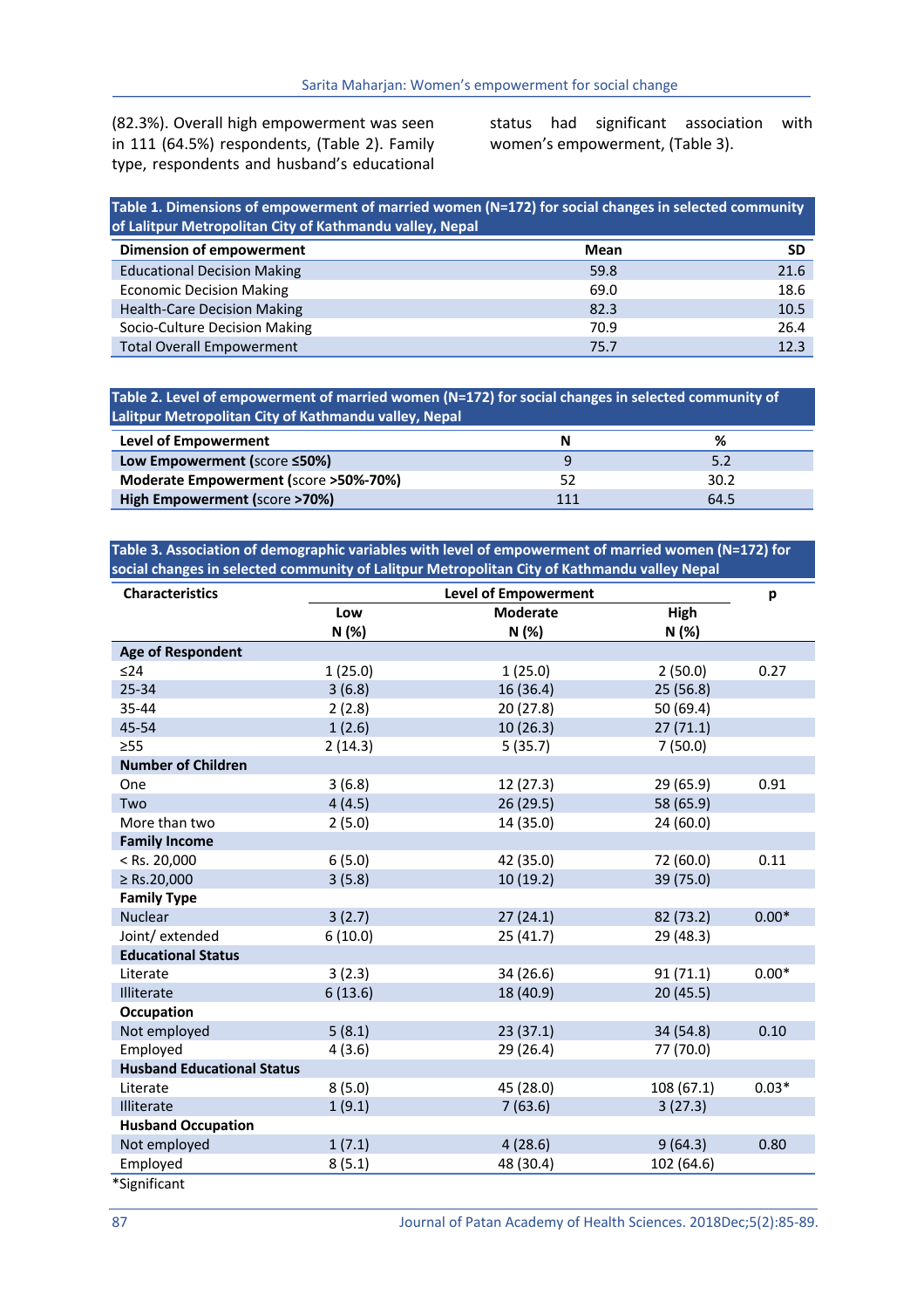## **Discussions**

Our findings suggest 111/170 (64.5%) married women with children and living with husband had overall high empowerment level (score >75%). The mean overall empowerment was 75.7±12.3, with highest (82.3±10.5) in health care decision making, followed by socioculture (70.9±26.4), economic (69±18.5) and lowest in the domain of educational (59.8±21.6) decision making. The other study reports women's empowerment was highest in the economic domain with 32.7% of women taking decision independently and 41.2% as couple.5 The findings from Nigeria revealed only 16.3% had high empowerment, lower than our study (showing 75.7% women having high empowerment).<sup>6</sup> Low score of 23.34± 8.06 for women's autonomy is also reported from the study conducted in Kapilvastu district in western Nepal. $3$  The high level of empowerment in our study could be because of the study participants were from urban community in Lalitpur Metropolitan city in Kathmandu valley, the capital of Nepal.

This study reveals that age (<24 or >55 years) of women was not associated with levels (low to high) of empowerment. However, study from Bangladesh reveals that women's age had positive effect on empowerment, increasing with women's age.<sup>7</sup> And, similarly the study from Philippines reports that the percentage of women who participate in specific decisions (about their own health care, purchases for daily household needs, major household purchases, about visits to their family or relatives) increases with age.<sup>8</sup>

Regarding education, present study reveals a significant association between educational status and women's empowerment. The study from India reports empowerment of women was directly linked with education, with positive correlation between education, status and position of women in the society.<sup>9</sup> Similarly, significant difference has been reported between educational qualifications and different types of empowerments.<sup>10</sup>

Present study shows insignificant association between occupation and empowerment, against the findings from Kapilvastu district of western Nepal<sup>3</sup> which showed positive association between employment of husband and women's autonomy. Similarly, observation from Lahore of Pakistan $11$  reports that working women have more power in decision making process. This difference could be due high 'socio-Culture decision making' empowerment among four dimensions (health care, socioculture, economic and educational) decision making seen in our study, which may have influenced other dimensions.

The number of children had no significantly association in present study. However, study from Philippines shows the women's decisions increases with the number of living children.<sup>8</sup> Similarly, study conducted in Punjab, India revealed a positive association between women's empowerment and number of children.5

The present study shows that there is an association between husband's educational status and women's empowerment, similar to the findings of the study conducted in India $5,12$ and Ethiopia<sup>13</sup> showing higher spousal educational status leads to women's participation in decision making.

Some of the limitations of this study may be inclusion of married woman with children and living with husband, and thus the findings may not be genialized to other women. Also, the 'political, legal' dimensions were not included. The ethnicity, and urban residence may further influence the empowerment.

# **Conclusions**

More than half of the married women with children and living with husband reported high empowerment. Majority of respondents had decision making power on health care dimension. Women's empowerment was significantly associated with family type and educational status of women and their husband.